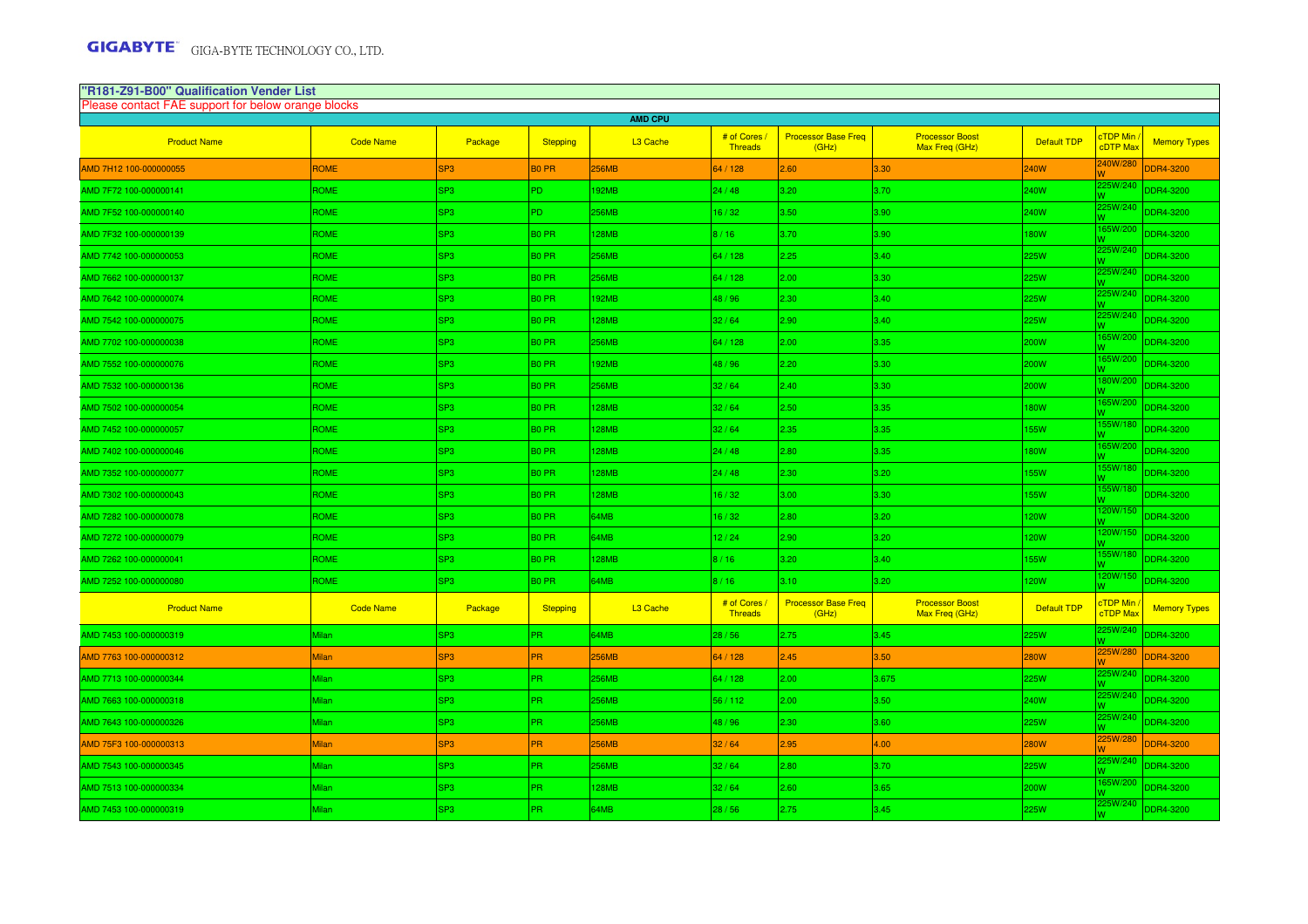| AMD 74F3 100-000000317                  | <b>Milan</b>             | SP3                    | PR.                | <b>256MB</b>                                                                                    | 24/48                        | 3.20                                | 4.00                                     | 240W                                   | 225W/240                    | <b>DDR4-3200</b>    |
|-----------------------------------------|--------------------------|------------------------|--------------------|-------------------------------------------------------------------------------------------------|------------------------------|-------------------------------------|------------------------------------------|----------------------------------------|-----------------------------|---------------------|
| AMD 7443 100-000000340                  | <b>Milan</b>             | SP <sub>3</sub>        | PR.                | <b>128MB</b>                                                                                    | 24/48                        | 2.85                                | 4.00                                     | 200W                                   | 65W/200                     | <b>DDR4-3200</b>    |
| AMD 7413 100-000000323                  | <b>Milan</b>             | SP3                    | PR.                | <b>128MB</b>                                                                                    | 24/48                        | 2.65                                | 3.60                                     | <b>180W</b>                            | 165W/200                    | <b>DDR4-3200</b>    |
| AMD 73F3 100-000000321                  | Milan                    | SP <sub>3</sub>        | PR.                | <b>256MB</b>                                                                                    | 16/32                        | 3.50                                | 4.00                                     | 240W                                   | 225W/240                    | <b>DDR4-3200</b>    |
| AMD 7343 100-000000338                  | <b>Milan</b>             | SP <sub>3</sub>        | PR.                | <b>128MB</b>                                                                                    | 16/32                        | 3.20                                | 3.90                                     | 190W                                   | 165W/200                    | <b>DDR4-3200</b>    |
| AMD 7313 100-000000329                  | <b>Milan</b>             | SP <sub>3</sub>        | PR.                | <b>128MB</b>                                                                                    | 16/32                        | 3.00                                | 3.70                                     | 155W                                   | 55W/180                     | <b>DDR4-3200</b>    |
| AMD 72F3 100-000000327                  | <b>Milan</b>             | SP <sub>3</sub>        | PR.                | <b>256MB</b>                                                                                    | 8/16                         | 3.70                                | 4.10                                     | 180W                                   | 165W/200                    | DDR4-3200           |
| <b>Product Name</b>                     | <b>Code Name</b>         | Package                | <b>Stepping</b>    | L3 Cache                                                                                        | # of Cores<br><b>Threads</b> | <b>Processor Base Freq</b><br>(GHz) | <b>Processor Boost</b><br>Max Freq (GHz) | <b>Default TDP</b>                     | cTDP Min<br><b>cTDP</b> Max | <b>Memory Types</b> |
| AMD 7773X 100-000000504                 | <b>MilanX</b>            | SP <sub>3</sub>        | PR.                | <b>768MB</b>                                                                                    | 64 / 128                     | 2.20                                | 3.50                                     | <b>280W</b>                            | 225W/280                    | DDR4-3200           |
| AMD 7573X 100-000000506                 | MilanX                   | SP <sub>3</sub>        | PR.                | <b>768MB</b>                                                                                    | 32/64                        | 2.80                                | 3.60                                     | <b>280W</b>                            | 225W/280                    | DDR4-3200           |
| AMD 7473X 100-000000507                 | <b>MilanX</b>            | SP <sub>3</sub>        | PR.                | <b>768MB</b>                                                                                    | 24/48                        | 2.80                                | 3.70                                     | 240W                                   | 225W/280                    | DDR4-3200           |
| AMD 7373X 100-000000508                 | MilanX                   | SP <sub>3</sub>        | <b>PR</b>          | 768MB                                                                                           | 16/32                        | 3.05                                | 3.80                                     | 240W                                   | 225W/280                    | DDR4-3200           |
|                                         |                          |                        |                    | Memory (Memory actually maximum frequency will follow memory controller's spec of CPU you used) |                              |                                     |                                          |                                        |                             |                     |
| <b>Product Name</b>                     | <b>Memory Type</b>       | <b>Module Supplier</b> | <b>Size</b>        | <b>Chip Brand</b>                                                                               | Rank                         | Voltage                             | <b>Data Transfer Rate</b>                | <b>Error Correction</b>                | CAS<br>Latency              | Pins                |
|                                         |                          |                        |                    | RDIMM                                                                                           |                              |                                     |                                          |                                        |                             |                     |
| TR416G26S419-VKA                        | DDR4                     | V-color                | 16GB               | Skhynix-Inphi                                                                                   | 1Rx4                         | 1.2v                                | 2666MHz                                  | <b>ECC Registered</b>                  | 19                          | 288-pin             |
| TR432G26D419-VKA                        | DDR4                     | V-color                | 32GB               | Skhynix-Inphi                                                                                   | 2Rx4                         | 1.2v                                | 2666MHz                                  | ECC Registered  19                     |                             | 288-pin             |
| CT32G4RFD4266-2G6H1.001                 | D <sub>R4</sub>          | <b>Crucial</b>         | 32GB               | Micron                                                                                          | 2Rx4                         | 1.2v                                | <b>666MHz</b>                            | <b>ECC Registered</b>                  |                             | 288-pin             |
| ITA36ASF4G72PZ-2G6H1QG                  | DDR <sub>4</sub>         | licron                 | 32GB               | licron                                                                                          | 2Rx4                         | 1.2v                                | 666MHz                                   | <b>ECC Registered</b>                  |                             | 288-pin             |
| CT16G4RFD8266-2G6H1.001                 | <b>DDR4</b>              | CRUCIAL                | 6GB                | Micron                                                                                          | 2Rx8                         | 1.2v                                | 666MHz                                   | <b>ECC Registered</b>                  |                             | 288-pin             |
| /ITA18ASF2G72PDZ-2G6H1QG                | DDR4                     | <b>Micron</b>          | 6GB                | <b>Micron</b>                                                                                   | 2Rx8                         | 1.2v                                | <b>:666MHz</b>                           | ECC Registered   19                    |                             | 288-pin             |
| M4R0-AGS1BCSJ                           | DDR4                     | <b>NNODISK</b>         | 6GB                | Samsung                                                                                         | R X8                         | 1.2V                                | 400MHz                                   | <b>ECC Registered</b>                  |                             | 288-pin             |
| 393A2K43BB1-CRC0Q                       | DDR <sub>4</sub>         | <b>Samsung</b>         | 6GB                | Samsung                                                                                         | RX8                          | 1.2V                                | 400MHz                                   | CC Registered                          |                             | 288-pin             |
| /P9MR2G7228JBJSB                        | <b>DDR4</b>              | /iking                 | 6GB                | Samsung                                                                                         | R X8                         | 1.2V                                | 400MHz                                   | <b>ECC</b> Registered                  |                             | 288-pin             |
| 1393A2K43BB1-CTD6Q<br>393A2K40CB2-CTD6Q | DDR4<br>D <sub>DR4</sub> | Samsung                | <b>6GB</b><br>16GB | Samsung<br>Samsung-Montage                                                                      | R X8<br>Rx4                  | 1.2V<br>1.2v                        | 666MHz<br>666MHz                         | <b>ECC Registered</b><br>CC Registered |                             | 288-pin<br>288-pin  |
| 393A2K40BB2-CTD                         | D <sub>DR4</sub>         | Samsung<br>amsung      | 6GB                | amsung                                                                                          | Rx4                          | 1.2v                                | 666MHz                                   | <b>CC Registered</b>                   |                             | 288-pin             |
|                                         |                          |                        |                    |                                                                                                 |                              |                                     |                                          |                                        |                             |                     |
| M393A4K40BB2-CTD                        | DDR4                     | Samsung                | 32GB               | Samsung                                                                                         | 2Rx4                         | 1.2v                                | 2666MHz                                  | ECC Registered  19                     |                             | 288-pin             |
| 1393A8K40B22-CWD6Q                      | DDR4                     | Samsung                | 64GB               | Samsung                                                                                         | S2Rx4                        | 1.2v                                | 666MHz                                   | <b>ECC Registered</b>                  |                             | 288-pin             |
| <b>M393A4K40CB2-CTD7Q</b>               | DDR4                     | Samsung                | 32GB               | Samsung-IDT                                                                                     | Rx4                          | 1.2v                                | <b>:666MHz</b>                           | <b>ECC Registered</b>                  |                             | 288-pin             |
| CT16G4RFD8266-2G6E1.001                 | DDR4                     | Crucial                | <b>I6GB</b>        | <b>Micron</b>                                                                                   | 2Rx8                         | 1.2v                                | 2666MHz                                  | <b>ECC Registered</b>                  |                             | 288-pin             |
| CT16G4RFD8266.18FE1                     | DDR4                     | Crucial                | 6GB                | Micron                                                                                          | 2Rx8                         | 1.2v                                | 2666MHz                                  | <b>ECC Registered</b>                  |                             | 288-pin             |
| MTA18ASF2G72PDZ-2G6E1SG                 | DDR4                     | Micron                 | 16GB               | Micron                                                                                          | 2Rx8                         | 1.2v                                | 2666MHz                                  | <b>ECC Registered</b>                  | 19                          | 288-pin             |
| MTA18ASF2G72PDZ-2G6E1QG                 | DDR <sub>4</sub>         | Micron                 | <b>6GB</b>         | Micron-Montage                                                                                  | 2Rx8                         | 1.2v                                | 666MHz                                   | <b>ECC Registered</b>                  |                             | 288-pin             |
| CT16G4RFD8266.18FD1                     | DDR4                     | CRUCIAL                | 16GB               | Micron                                                                                          | 2Rx8                         | 1.2v                                | 2666MHz                                  | ECC Registered  19                     |                             | 288-pin             |
| CT16G4RFD8266.2G6D1                     | DDR <sub>4</sub>         | CRUCIAL                | 16GB               | Micron                                                                                          | 2Rx8                         | 1.2v                                | 666MHz                                   | <b>ECC Registered</b>                  |                             | 288-pin             |
| CT32G4RFD4266.2G6H1.001                 | DDR4                     | CRUCIAL                | 32GB               | Micron                                                                                          | 2Rx4                         | 1.2v                                | 2666MHz                                  | ECC Registered  19                     |                             | 288-pin             |
| MTA18ASF2G72PDZ-2G6D1                   | DDR4                     | Micron                 | 16GB               | Micron                                                                                          | 2Rx8                         | 1.2v                                | 2666MHz                                  | ECC Registered   19                    |                             | 288-pin             |
| CT32G4RFD4266.36FD1                     | DDR4                     | CRUCIAL                | 32GB               | Micron                                                                                          | 2Rx4                         | 1.2v                                | 2666MHz                                  | <b>ECC Registered</b>                  | 119                         | 288-pin             |
| T32G4RFD4266-2G6D1.001                  | DDR <sub>4</sub>         | CRUCIAL                | 2GB                | <b>Aicron</b>                                                                                   | 2Rx4                         | 1.2v                                | 666MHz                                   | <b>ECC Registered</b>                  |                             | 88-pin              |
| <b>ITA36ASF4G72PZ.2G6D</b>              | DDR <sub>4</sub>         | <i>Aicron</i>          | 2GB                | Micron                                                                                          | 2Rx4                         | 1.2v                                | 666MHz                                   | ECC Registered   19                    |                             | 88-pin              |
| CT32G4RFD4266.-2G6D1                    | DDR4                     | CRUCIAL                | 32GB               | <b>Micron</b>                                                                                   | 2Rx4                         | 1.2v                                | 666MHz                                   | <b>ECC Registered</b>                  |                             | 288-pin             |
| HMA82GR7AFR4N-VKT3                      | DDR4                     | <b>SKhynix</b>         | 16GB               | <b>Skhynix-Montage</b>                                                                          | 1Rx4                         | 1.2v                                | 666MHz                                   | ECC Registered  19                     |                             | 288-pin             |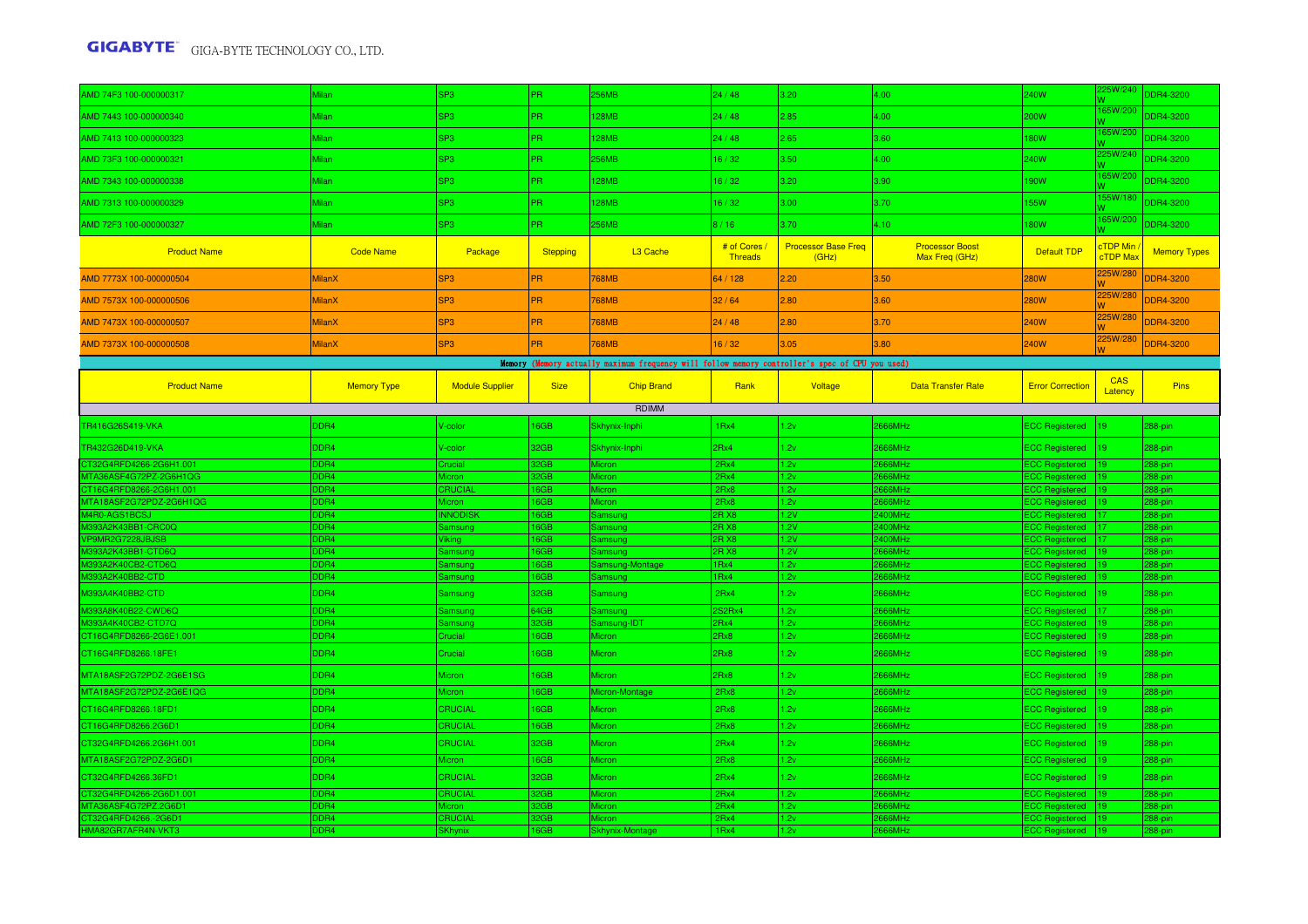| HMA82GR7AFR4N-VKTF        | DDR4             | <b>SKhynix</b>  | 16GB        | Skhynix-IDT     | 1Rx4         | 1.2v         | 666MHz             | ECC Registered 19   | 288-pin |
|---------------------------|------------------|-----------------|-------------|-----------------|--------------|--------------|--------------------|---------------------|---------|
| HMA84GR7AFR4N-VKT3        | DDR4             | <b>SKhynix</b>  | 2GB         | Skhynix-Montage | 2Rx4         | 1.2v         | 66MHz              | ECC Registered   19 | 288-pin |
| <b>IMA84GR7AFR4N-VKTF</b> | DDR4             | SKhynix         | 32GB        | Skhynix-IDT     | 2Rx4         | 1.2v         | 666MHz             | ECC Registered   19 | 288-pin |
| HMA84GR7CJR4N-VKT3        | DDR <sub>4</sub> | <b>SKhynix</b>  | 32GB        | Skhynix-IDT     | 2Rx4         | 1.2v         | 2666MHz            | ECC Registered  19  | 288-pin |
| KSM26RD4/32HAI            | DDR4             | Kingston        | 32GB        | Skhynix-IDT     | 2Rx4         | 1.2v         | 2666MHz            | ECC Registered  19  | 288-pin |
| KSM26RS4/16HAI            | DDR4<br>DDR4     | <b>Kingston</b> | 16GB<br>8GB | Skhynix-IDT     | 1Rx4<br>1Rx8 | 1.2v<br>1.2v | 2666MHz<br>2666MHz | ECC Registered   19 | 288-pin |
| KSM26RS8/8HAI             |                  | Kingston        |             | Skhynix-IDT     |              |              |                    | ECC Registered  19  | 288-pin |
| CT16G4RFD4266-2G6E1.001   | DDR4             | Crucial         | 16GB        | Micron          | 2Rx4         | 1.2V         | 2666MHz            | ECC Registered  19  | 288-pin |
| MTA36ASF2G72PZ-2G6E1      | DDR4             | Micron          | 16GB        | Micron          | 2Rx4         | 1.2V         | 2666MHz            | ECC Registered  19  | 288-pin |
| CT32G4RFD4266.2G6E1.001   | DDR4             | Crucial         | 32GB        | Micron          | 2Rx4         | 1.2V         | 2666MHz            | ECC Registered  19  | 288-pin |
| CT32G4RFD4266.36FE1       | DDR4             | Crucial         | 32GB        | <b>Micron</b>   | 2Rx4         | 1.2V         | 2666MHz            | ECC Registered  19  | 288-pin |
| MTA36ASF4G72PZ-2G6E1      | DDR4             | Micron          | 32GB        | Micron          | 2Rx4         | 1.2V         | <b>2666MHz</b>     | ECC Registered  19  | 288-pin |
| M393A2G40EB2-CTD          | DDR4             | Samsung         | 16GB        | Samsung         | 2Rx4         | 1.2V         | 2666MHz            | ECC Registered  19  | 288-pin |
| M393A2K43DB2-CVFBQ        | DDR4             | Samsung         | 16GB        | Samsung-IDT     | 2Rx8         | 1.2v         | 2933MHz            | ECC Registered 21   | 288-pin |
| M393A8G40AB2-CVFBY        | DDR4             | Samsung         | 64GB        | Samsung-IDT     | 2Rx4         | 1.2v         | 2933MHz            | ECC Registered 21   | 288-pin |
| M393A2K43CB2-CVFBQ        | DDR4             | Samsung         | 16GB        | Samsung-IDT     | 2Rx8         | 1.2v         | 2933MHz            | ECC Registered 21   | 288-pin |
| M393A4K40CB2-CVFBQ        | DDR4             | Samsung         | 32GB        | Samsung-IDT     | 2Rx4         | 1.2v         | 2933MHz            | ECC Registered 21   | 288-pin |
|                           |                  |                 |             |                 |              |              |                    |                     |         |
| CT16G4RFS4293.18FE1       | DDR4             | <b>CRUCIAL</b>  | 16GB        | <b>Micron</b>   | 1Rx4         | 1.2v         | 2933MHz            | ECC Registered 21   | 288-pin |
| CT16G4RFS4293-2G9E1.001   | DDR4             | <b>CRUCIAL</b>  | 16GB        | Micron          | 1Rx4         | 1.2v         | 2933MHz            | ECC Registered 21   | 288-pin |
| MTA18ASF2G72PZ.2G9E1TK    | DDR4             | Micron          | 16GB        | Micron-Montage  | 1Rx4         | 1.2v         | 2933MHz            | ECC Registered 21   | 288-pin |
| MTA18ASF2G72PZ.2G9E1VG    | DDR4             | Micron          | 16GB        | Micron-IDT      | 1Rx4         | 1.2v         | 2933MHz            | ECC Registered 21   | 288-pin |
| CT32G4RFD4293-2G9E2.001   | DDR4             | <b>CRUCIAL</b>  | 32GB        | <b>Micron</b>   | 2Rx4         | 1.2v         | 2933MHz            | ECC Registered 21   | 288-pin |
| CT32G4RFD4293.36FE2       | DDR4             | <b>CRUCIAL</b>  | 32GB        | Micron          | 2Rx4         | 1.2v         | 2933MHz            | ECC Registered 21   | 288-pin |
| MTA36ASF4G72PZ.2G9E2TG    | DDR4             | Micron          | 32GB        | Micron-Montage  | 2Rx4         | 1.2v         | 2933MHz            | ECC Registered 21   | 288-pin |
| MTA36ASF4G72PZ.2G9E2VG    | DDR4             | <b>Micron</b>   | 32GB        | Micron-IDT      | 2Rx4         | 1.2v         | 2933MHz            | ECC Registered 21   | 288-pin |
| MTA36ASF4G72PZ.2G9E2UG    | DDR4             | Micron          | 32GB        | Micron-Rambus   | 2Rx4         | 1.2v         | 2933MHz            | ECC Registered 21   | 288-pin |
| CT16G4RFD8293.18FE1       | DDR4             | <b>CRUCIAL</b>  | 16GB        | <b>Micron</b>   | 2Rx8         | 1.2v         | 2933MHz            | ECC Registered  21  | 288-pin |
| CT16G4RFD8293-2G9E1.001   | DDR4             | <b>CRUCIAL</b>  | 16GB        | Micron          | 2Rx8         | 1.2v         | 2933MHz            | ECC Registered 21   | 288-pin |
| MTA18ASF2G72PDZ.2G9E1UG   | DDR4             | Micron          | 16GB        | Micron-Rambus   | 2Rx8         | 1.2v         | 2933MHz            | ECC Registered 21   | 288-pin |
| MTA18ASF2G72PDZ.2G9E1VG   | DDR4             | Micron          | 16GB        | Micron-IDT      | 2Rx8         | 1.2v         | 2933MHz            | ECC Registered 21   | 288-pin |
| M393A8G40MB2-CVFBY        | DDR4             | Samsung         | 64GB        | Samsung-IDT     | 2Rx4         | 1.2v         | 2933MHz            | ECC Registered 21   | 288-pin |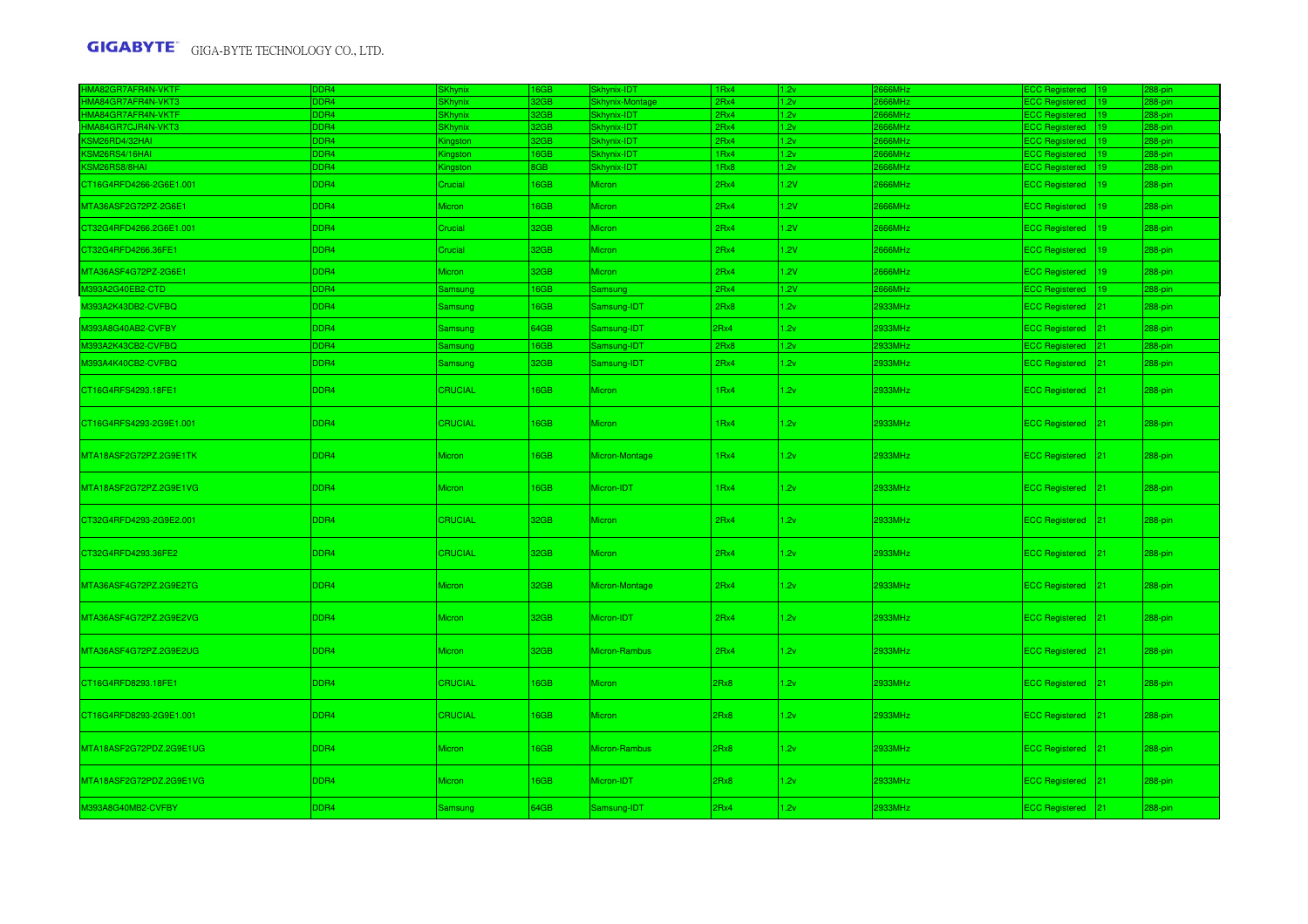| HMAA8GR7MJR4N-WM T4                             | DDR4         | <b>SKhynix</b>       | 64GB              | <b>SKhynix-Montage</b> | 2Rx4         | 1.2v         | 2933MHz            | <b>ECC Registered</b>                      |                 | 288-pin            |
|-------------------------------------------------|--------------|----------------------|-------------------|------------------------|--------------|--------------|--------------------|--------------------------------------------|-----------------|--------------------|
| CT64G4RFD4293-2G9B1.001                         | DDR4         | CRUCIAL              | 64GB              | Micron-IDT             | 2Rx4         | 1.2v         | 2933MHz            | <b>ECC Registered</b>                      | $ 21\rangle$    | 288-pin            |
| MTA36ASF8G72PZ-2G9B1VI                          | DDR4         | Micron               | 64GB              | Micron-IDT             | 2Rx4         | 1.2v         | 2933MHz            | <b>ECC Registered</b>                      | $ 21\rangle$    | 288-pin            |
| CT64G4RFD4293-2G9B2.001                         | DDR4         | Crucial              | 64GB              | Micron-IDT             | 2Rx4         | 1.2v         | 2933MHz            | ECC Registered 21                          |                 | 288-pin            |
| MTA36ASF8G72PZ-2G9B2VI                          | DDR4         | Crucial              | 64GB              | Micron-IDT             | 2Rx4         | 1.2v         | 2933MHz            | <b>ECC Registered</b>                      | $ 21\rangle$    | 288-pin            |
| MTA18ASF2G72PDZ-2G9J3VI                         | DDR4         | <b>Micron</b>        | 16GB              | Micron-IDT             | 2Rx8         | 1.2v         | 2933MHz            | <b>ECC Registered</b>                      | $ 21\rangle$    | 288-pin            |
| MTA18ASF2G72PDZ-2G9J3TI                         | DDR4         | Micron               | 16GB              | Micron-Montage         | 2Rx8         | 1.2v         | 2933MHz            | <b>ECC Registered</b>                      | $ 21\rangle$    | 288-pin            |
| M393A2K40DB2-CVFBQ                              | DDR4         | Samsung              | 16GB              | Samsung-IDT            | 1Rx4         | 1.2v         | 2933MHz            | <b>ECC Registered</b>                      | $21 -$          | 288-pin            |
| M393A4K40DB2-CVFBQ                              | DDR4         | Samsung              | 32GB              | Samsung-IDT            | 2Rx4         | 1.2v         | 2933MHz            | <b>ECC Registered</b>                      | 21              | 288-pin            |
| MTA9ASF2G72PZ-2G9E1UI                           | DDR4         | Micron               | 16GB              | Micron-Rambus          | 1Rx8         | 1.2v         | 2933MHz            | <b>ECC Registered</b>                      |                 | 288-pin            |
| MTA18ASF4G72PDZ-2G9E1TI                         | DDR4         | Micron               | 32GB              | Micron-Montage         | 2Rx8         | 1.2v         | 2933MHz            | <b>ECC Registered</b>                      | 21              | 288-pin            |
| MTA36ASF8G72PZ-2G9E1TI                          | DDR4         | Micron               | 64GB              | Micron-Montage         | 2Rx4         | 1.2v         | 2933MHz            | <b>ECC Registered</b>                      | 21              | 288-pin            |
| MTA36ASF4G72PZ-2G9J3TI                          | DDR4         | Micron               | 32GB              | Micron-Montage         | 2Rx4         | 1.2v         | 2933MHz            | <b>ECC Registered</b>                      | $21 -$          | 288-pin            |
| MTA18ASF2G72PDZ-3G2R1TI                         | DDR4         | <i><b>Aicron</b></i> | <b>I6GB</b>       | Micron-Rambus          | 2Rx8         | 1.2v         | 3200MHz            | <b>ECC Registered</b>                      | 22 <sub>1</sub> | 288-pin            |
| MTA18ASF2G72PDZ-3G2R1UI                         | DDR4         | Micron               | 16GB              | Micron-Rambus          | 2Rx8         | 1.2v         | 3200MHz            | <b>ECC Registered</b>                      | 22 <sub>2</sub> | 288-pin            |
| MTA18ASF2G72PDZ-3G2R1VI                         | DDR4         | Micron               | 16GB              | Micron-Rambus          | 2Rx8         | 1.2v         | 3200MHz            | <b>ECC Registered</b>                      | 22              | 288-pin            |
| M393A8G40AB2-CWEBQ                              | DDR4         | Samsung              | 64GB              | Samsung-IDT            | 2Rx4         | 1.2v         | 3200MHz            | <b>ECC Registered</b>                      | $22 -$          | 288-pin            |
| HMA82GR7CJR8N-XN T4                             | DDR4         | <b>SKhynix</b>       | 16GB              | <b>SKhynix</b>         | 2Rx8         | 1.2v         | 3200MHz            | <b>ECC Registered</b>                      | 22              | 288-pin            |
| HMA82GR7CJR8N-XN T8                             | DDR4         | <b>SKhynix</b>       | 16GB              | <b>SKhynix</b>         | 2Rx8         | 1.2v         | 3200MHz            | ECC Registered                             | $ 22\rangle$    | 288-pin            |
| HMA82GR7CJR8N-XN TG                             | DDR4         | <b>SKhynix</b>       | <b>I</b> 6GB      | <b>SKhynix</b>         | 2Rx8         | 1.2v         | 3200MHz            | <b>ECC Registered</b>                      | 22 <sub>1</sub> | 288-pin            |
| HMA84GR7CJR4N-XN T8                             | DDR4         | <b>SKhynix</b>       | 32GB              | <b>SKhynix</b>         | 2Rx4         | 1.2v         | 3200MHz            | <b>ECC Registered</b>                      | 22 <sub>1</sub> | 288-pin            |
| HMA84GR7CJR4N-XN T4                             | DDR4         | SKhynix              | 32GB              | <b>SKhynix</b>         | 2Rx4         | 1.2v         | 3200MHz            | <b>ECC Registered</b>                      | 22 <sub>2</sub> | 288-pin            |
| HMA84GR7CJR4N-XN TG                             | DDR4         | <b>SKhynix</b>       | 32GB              | <b>SKhynix</b>         | 2Rx4         | 1.2v         | 3200MHz            | <b>ECC Registered</b>                      | 22              | 288-pin            |
| HMAA8GR7AJR4N-XN TG                             | DDR4         | <b>SKhynix</b>       | 64GB              | SKhynix-IDT            | 2Rx4         | 1.2v         | 3200MHz            | <b>ECC Registered</b>                      | $22 -$          | 288-pin            |
| CT8G4RFS832A.9FE1                               | DDR4         | Crucial              | 8GB               | Micron                 | 1Rx8         | 1.2v         | 3200MHz            | <b>ECC Registered</b>                      | 22              | 288-pin            |
|                                                 |              |                      |                   |                        |              |              |                    |                                            |                 |                    |
| CT8G4RFS832A-3G2E1.001<br>MTA9ASF1G72PZ.3G2E1VG | DDR4<br>DDR4 | Crucial<br>Micron    | <b>BGB</b><br>3GB | Micron<br>Micron       | 1Rx8<br>1Rx8 | 1.2v<br>1.2v | 3200MHz<br>3200MHz | <b>ECC Registered</b>                      | $22 -$          | 288-pin            |
| CT16G4RFD832A.18FE1                             | DDR4         | Crucial              | 16GB              | Micron-IDT             | 2Rx8         | 1.2v         | 3200MHz            | <b>ECC Registered</b><br>ECC Registered 22 |                 | 288-pin<br>288-pin |
| MTA18ASF2G72PDZ.3G2E1VG                         | DDR4         | <i><b>Aicron</b></i> | <b>6GB</b>        | Micron-IDT             | 2Rx8         | 1.2v         | 3200MHz            | <b>ECC Registered</b>                      | $22 -$          | 288-pin            |
| CT16G4RFS432A.18FE1                             | DDR4         | Crucial              | 16GB              | Micron-IDT             | 1Rx4         | 1.2v         | 3200MHz            | <b>ECC Registered</b>                      | $22 -$          | 288-pin            |
| CT16G4RFS432A-3G2E1.001                         | DDR4         | Crucial              | 16GB              | Micron-IDT             | 1Rx4         | 1.2v         | 3200MHz            | ECC Registered                             | 22.             | 288-pin            |
| MTA18ASF2G72PZ.3G2E1VG                          | DDR4         | <b>Micron</b>        | <b>6GB</b>        | Micron-IDT             | 1Rx4         | 1.2v         | 3200MHz            | <b>ECC Registered</b>                      | 22.             | 288-pin            |
| CT16G4RFD832A-3G2E1.001                         | DDR4         | Crucial              | <b>6GB</b>        | Micron-Rambus          | 2Rx8         | 1.2v         | 3200MHz            | <b>ECC Registered</b>                      | $22 -$          | 288-pin            |
| MTA18ASF2G72PDZ-3G2E1UK                         | <b>DDR4</b>  | <i><b>Aicron</b></i> | 6GB               | Micron-Rambus          | 2Rx8         | 1.2v         | 3200MHz            | <b>ECC Registered</b>                      |                 | 288-pin            |
| CT32G4RFD432A.36FE2                             | DDR4         | Crucial              | 32GB              | Micron-Montage         | 2Rx4         | 1.2v         | 3200MHz            | <b>ECC Registered</b>                      | 22.             | 288-pin            |
| CT32G4RFD432A-3G2E2.001                         | DR4          | Crucial              | 2GB               | Micron-Montage         | 2Rx4         | 1.2v         | 3200MHz            | <b>ECC Registered</b>                      |                 | 288-pin            |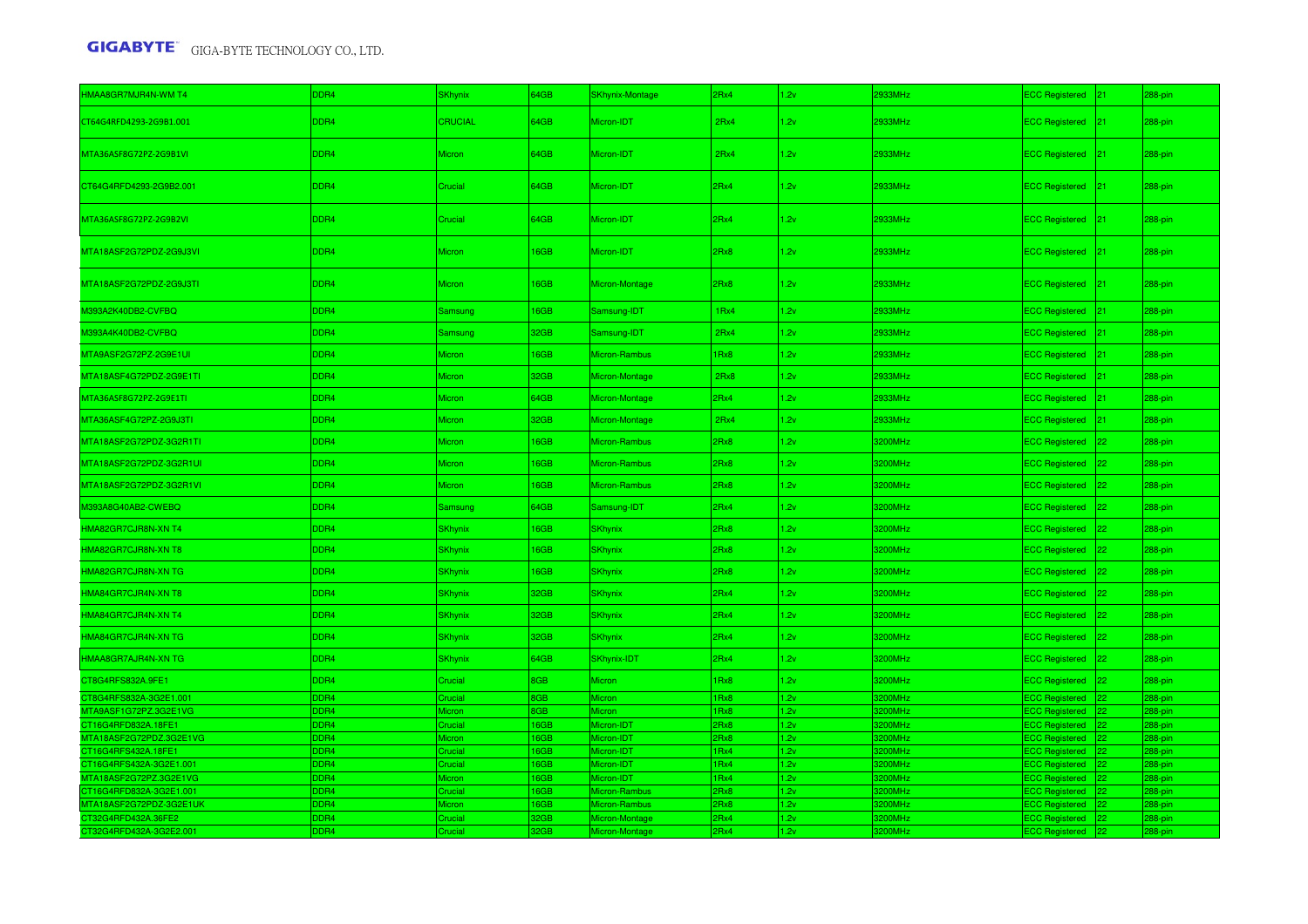| MTA36ASF4G72PZ.3G2E2TG                               | DDR4             | <i>Aicron</i>   | 32GB       | <b>Micron-Montage</b>  | 2Rx4   | 1.2v | 200MHz  | <b>CC Registered</b>  |              | 288-pin     |
|------------------------------------------------------|------------------|-----------------|------------|------------------------|--------|------|---------|-----------------------|--------------|-------------|
| M393A2K40DB2-CWEBQ<br>(3200MHz only support on 1DPC) | DDR4             | Samsung         | 16GB       | Samsung-IDT            | 1Rx4   | 1.2v | 3200MHz | ECC Registered 22     |              | 288-pin     |
| M393A2K43DB2-CWEBQ<br>(3200MHz only support on 1DPC) | DDR4             | Samsung         | 16GB       | Samsung-IDT            | 2Rx8   | 1.2v | 3200MHz | ECC Registered 22     |              | 288-pin     |
| M393A2K43DB3-CWEBQ                                   | DDR4             | Samsung         | 16GB       | Samsung-IDT            | 2Rx8   | 1.2v | 3200MHz | ECC Registered   22   |              | 288-pin     |
| M393A2K40DB3-CWEGQ                                   | DDR4             | Samsung         | 6GB        | Samsung-Rambus         | 1Rx4   | 1.2v | 3200MHz | <b>ECC Registered</b> | $ 22\rangle$ | 288-pin     |
| M393A2K40DB3-CWEBQ                                   | DDR4             | Samsung         | 6GB        | Samsung-IDT            | IRx4   | 1.2v | 3200MHz | <b>ECC Registered</b> | $ 22\rangle$ | 288-pin     |
| M393A2K40DB3-CWECQ                                   | DDR4             | Samsung         | 6GB        | Samsung-               | IRx4   | 1.2v | 3200MHz | <b>ECC Registered</b> | $ 22\rangle$ | 288-pin     |
| M393A4K40DB2-CWEBQ<br>(3200MHz only support on 1DPC) | DDR4             | <b>Samsung</b>  | 32GB       | Samsung-IDT            | 2Rx4   | 1.2v | 3200MHz | <b>ECC Registered</b> | $ 22\rangle$ | 288-pin     |
| M393A4K40DB3-CWECQ                                   | DDR4             | Samsung         | 32GB       | Samsung-Montage        | 2Rx4   | 1.2v | 3200MHz | ECC Registered 22     |              | 288-pin     |
| 4393A4K40DB3-CWEBQ                                   | DDR <sub>4</sub> | Samsung         | 32GB       | Samsung-IDT            | 2Rx4   | 1.2v | 200MHz  | <b>CC Registered</b>  |              | 288-pin     |
| 4393A4K40DB3-CWEGQ                                   | DDR4             | Samsung         | 32GB       | Samsung-Rambus         | 2Rx4   | 1.2v | 200MHz  | <b>ECC Registered</b> |              | 288-pin     |
| <b>KSM32RD4/32MEI</b>                                | DDR4             | Kingston        | 32GB       | Micron-IDT             | 2Rx4   | 1.2v | 200MHz  | ECC Registered 22     |              | 288-pin     |
| SM32RD8/16MEI                                        | DDR4             | Kingston        | 6GB        | Micron-IDT             | 2Rx4   | 1.2v | 3200MHz | <b>ECC Registered</b> |              | 288-pin     |
| M393A1K43DB2-CWEBQ<br>(3200MHz only support on 1DPC) | DDR4             | Samsung         | <b>BGB</b> | Samsung-IDT            | 1Rx8   | 1.2v | 3200MHz | ECC Registered 22     |              | 288-pin     |
| CT64G4RFD432A-3G2B2.001                              | DDR4             | Crucial         | 64GB       | Micron                 | 2Rx4   | 1.2v | 200MHz  | <b>ECC Registered</b> |              | 288-pin     |
| MTA36ASF8G72PZ.3G2B2TI                               | DDR4             | Micron          | 64GB       | <b>Micron</b>          | 2Rx4   | 1.2v | 200MHz  | <b>ECC Registered</b> |              | 288-pin     |
| T32G4RFD432A-3G2E7.001                               | DDR <sub>4</sub> | rucial          | 2GB        | Micron-IDT             | 2Rx4   | 1.2v | 200MHz  | CC Registered         |              | 288-pin     |
| T32G4RFD432A.36FE7                                   | D <sub>DR4</sub> | <b>Crucial</b>  | 2GB        | Micron-IDT             | 2Rx4   | 1.2v | 200MHz  | <b>ECC</b> Registered |              | 88-pin      |
| TA36ASF4G72PZ.3G2E7VI                                | DDR <sub>4</sub> | Micron          | 2GB        | Micron-IDT             | 2Rx4   | 1.2v | 200MHz  | <b>ECC Registered</b> |              | 88-pin      |
| TA36ASF4G72PZ.3G2E7TI                                | DDR4             | Micron          | 2GB        | Micron-Montage         | 2Rx4   | 1.2v | 200MHz  | ECC Registered        |              | 288-pin     |
| AD4R3200316G22-BSSC                                  | DDR4             | <b>ADATA</b>    | 6GB        | Samsung-IDT            | 2Rx8   | 1.2v | 200MHz  | <b>ECC Registered</b> |              | 288-pin     |
| MTA18ASF4G72PDZ.3G2B2TI                              | DDR4             | Micron          | 32GB       | Micron-Montage         | 2Rx8   | 1.2v | 200MHz  | <b>ECC Registered</b> |              | 288-pin     |
| <b>IMA82GR7DJR8N-XN T8</b>                           | DDR4             | SKhynix         | 6GB        | <b>SKhynix-Rambus</b>  | 2Rx8   | 1.2v | 200MHz  | ECC Registered 22     |              | 288-pin     |
| IMA84GR7DJR4N-XN T4                                  | DDR4             | <b>SKhynix</b>  | 32GB       | SKhynix-Montage        | 2Rx4   | 1.2v | 200MHz  | <b>ECC Registered</b> |              | 288-pin     |
| MTA36ASF4G72PZ-3G2J3UI                               | DDR4             | Micron          | 32GB       | Micron-Rambus          | 2Rx4   | 1.2v | 200MHz  | <b>ECC Registered</b> |              | 288-pin     |
| M393AAG40M32-CAEBQ                                   | DDR4             | Samsung         | 128GB      | Samsung                | 2S2Rx4 | 1.2v | 3200MHz | ECC Registered 22     |              | 288-pin     |
| MTA18ASF2G72PZ-3G2E2TI                               | DDR <sub>4</sub> | Micron          | 6GB        | Micron-Montage         | 1Rx4   | 1.2v | 3200MHz | ECC Registered 22     |              | $288 - pin$ |
| //TA9ASF2G72PZ-3G2E1TI                               | DDR <sub>4</sub> | Micron          | 6GB        | Micron-Montage         | IRx8   | 1.2v | 200MHz  | ECC Registered        |              | 288-pin     |
| MTA18ASF4G72PDZ-3G2E1UI                              | DDR4             | Micron          | 32GB       | Micron-Rambus          | 2Rx8   | 1.2v | 200MHz  | <b>ECC Registered</b> |              | 288-pin     |
| MTA18ASF4G72PDZ-3G2E1TI                              | DDR4             | <b>Micron</b>   | 32GB       | Micron-Montage         | 2Rx8   | 1.2v | 200MHz  | <b>ECC Registered</b> |              | 288-pin     |
| MTA18ASF4G72PDZ-3G2E1V1                              | DDR <sub>4</sub> | Micron          | 32GB       | Micron                 | 2Rx8   | 1.2v | 3200MHz | <b>ECC Registered</b> |              | 288-pin     |
| MTA36ASF8G72PZ-3G2E1VI                               | DDR4             | Micron          | 34GB       | Micron-IDT             | 2Rx4   | 1.2v | 200MHz  | <b>ECC Registered</b> |              | 288-pin     |
| MTA18ASF2G72PDZ-3G2J3UI                              | DDR4             |                 | 6GB        |                        | 2Rx8   | 1.2v | 200MHz  |                       |              |             |
|                                                      | DDR4             | Micron<br>ADATA | 6GB        | Micron-Rambus          | IRx8   | 1.2v | 200MHz  | ECC Registered 22     |              | 288-pin     |
| D4R3200716G22-BHYA                                   |                  |                 |            | SKhynix-Montage        |        |      |         | <b>ECC Registered</b> |              | 288-pin     |
| HMA82GR7DJR8N-XN TG                                  | DDR4             | SKhynix         | 6GB        | <b>SKhynix-IDT</b>     | 2Rx8   | 1.2v | 200MHz  | <b>ECC Registered</b> |              | 288-pin     |
| <b>KSM32RS4/32MER</b>                                | DDR4             | Kingston        | 32GB       | Micron-Rambus          | 1Rx4   | 1.2v | 200MHz  | ECC Registered 22     |              | 288-pin     |
| <b>SM32RS8/16MER</b>                                 | DDR4             | Kingston        | 6GB        | Micron-Rambus          | IRx8   | 1.2v | 3200MHz | <b>ECC Registered</b> |              | 288-pin     |
| HMAA8GR7CJR4N-XN T4                                  | DDR4             | <b>SKhynix</b>  | 64GB       | <b>SKhynix-Montage</b> | 2Rx4   | 1.2v | 3200MHz | ECC Registered 22     |              | 288-pin     |
| HMAA8GR7CJR4N-XN TG                                  | DDR4             | <b>SKhynix</b>  | 64GB       | SKhynix-IDT            | 2Rx4   | 1.2v | 3200MHz | <b>ECC Registered</b> | $ 22\rangle$ | 288-pin     |
| HMAA8GR7CJR4N-XN T8                                  | DDR4             | <b>SKhynix</b>  | 64GB       | <b>SKhynix-Rambus</b>  | 2Rx4   | 1.2v | 3200MHz | <b>ECC Registered</b> | $ 22\rangle$ | 288-pin     |
| V393A4G40BB3-CWEGQ                                   | DDR4             | Samsung         | 32GB       | Samsung-Rambus         | IRx4   | 1.2v | 3200MHz | ECC Registered 22     |              | 288-pin     |
| M393A4K40EB3-CWEGQ                                   | DDR4             | Samsung         | 32GB       | Samsung-Rambus         | 2Rx4   | 1.2v | 3200MHz | ECC Registered 22     |              | 288-pin     |
| M393A4K40EB3-CWECQ                                   | DDR4             | Samsung         | 32GB       | Samsung-Montage        | 2Rx4   | 1.2v | 3200MHz | ECC Registered 22     |              | 288-pin     |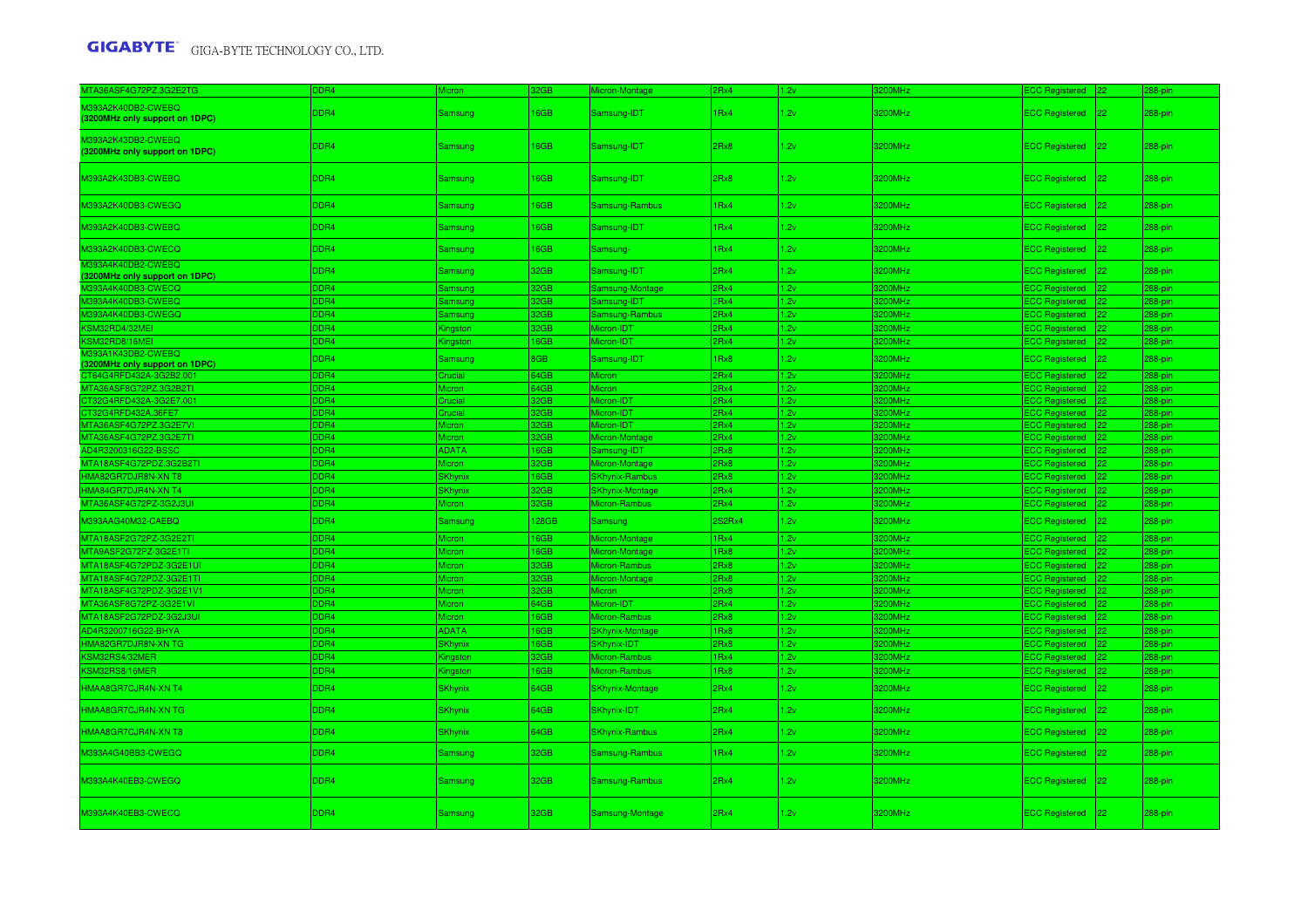| M393A4K40EB3-CWEBY                                   | DDR4                     | Samsung                  | 32GB               | Samsung-IDT                                      | 2Rx4           | 1.2v                   | 3200MHz                                        | ECC Registered 22     |              | 288-pin    |
|------------------------------------------------------|--------------------------|--------------------------|--------------------|--------------------------------------------------|----------------|------------------------|------------------------------------------------|-----------------------|--------------|------------|
| M393A8G40BB4-CWEBY                                   | DDR4                     | Samsung                  | 64GB               | Samsung-IDT                                      | 2Rx4           | 1.2v                   | 3200MHz                                        | ECC Registered 22     |              | 288-pin    |
|                                                      |                          |                          |                    | <b>LRDIMM</b>                                    |                |                        |                                                |                       |              |            |
| <b>IMAA8GL7AMR4N-VKTF</b>                            | DR4                      | SKhynix                  | 64GB               | <b>SKhynix</b>                                   | <b>IDRx4</b>   | 1.2v                   | <b>666MHz</b>                                  | ECC Registered   17   |              | 288-pin    |
| M386A8K40BM2-CTD7Q                                   | DDR <sub>4</sub>         | Samsung                  | 64GB               | Samsung                                          | DRx4           | 1.2v                   | 666MHz                                         | <b>ECC Registered</b> |              | 288-pin    |
| M386A8K40CM2-CVFBY                                   | DDR4                     | Samsung                  | 64GB               | Samsung-IDT                                      | 4DRx4          | 1.2v                   | 2933MHz                                        | ECC Registered 21     |              | 288-pin    |
| M386A8K40DM2-CWELQ                                   | DDR4                     | Samsung                  | 64GB               | Samsung-IDT                                      | 4DRx4          | 1.2v                   | 3200MHz                                        | <b>ECC Registered</b> | 22           | 288-pin    |
| M386AAG40MMB-CVFC0                                   | DDR4                     | Samsung                  | 128GB              | <b>Samsung</b>                                   | 4DRx4          | 1.2v                   | 2933MHz                                        | <b>ECC Registered</b> | $ 21\rangle$ | 288-pin    |
|                                                      |                          |                          |                    | Seagate HDD (SAS HDD may need RAID Card support) |                |                        |                                                |                       |              |            |
| <b>Product Name</b>                                  | <b>Type</b>              | Vendor                   | <b>Form Factor</b> | Format                                           | Capacity       | <b>Interface Speed</b> | <b>Series</b>                                  | Cache                 | <b>RPM</b>   | Encryption |
|                                                      |                          |                          |                    | Seagate Enterprise Capacity 2.5 HDD              |                |                        |                                                |                       |              |            |
| ST1000NX0313                                         | <b>SATA</b>              | Seagate                  | 2.5"               | 512e                                             | TB             | 6Gb/s                  | Exos 7E2000<br><b>Enterprise Capacity V.3)</b> | <b>128MB</b>          | 7200         | N/A        |
| T1000NX0303                                          | <b>SATA</b>              | Seagate                  | 2.5"               | 4Kn                                              | ITB.           | 6Gb/s                  | <b>EXOS 7E2000</b>                             | 128MB                 | 7200         | N/A        |
| ST2000NX0243                                         | <b>SATA</b>              | Seagate                  | 2.5"               | 4Kn                                              | 2TB            | 6Gb/s                  | Exos 7E2000                                    | <b>128MB</b>          | 7200         | N/A        |
|                                                      |                          |                          |                    |                                                  |                |                        | <b>Enterprise Capacity V.3)</b>                |                       |              |            |
| ST2000NX0403                                         | <b>SATA</b>              | Seagate                  | 2.5"               | 512n                                             | 2TB            | 6Gb/s                  | Exos 7E2000<br><b>Enterprise Capacity V.3)</b> | <b>128MB</b>          | 7200         | N/A        |
| ST2000NX0253                                         | <b>SATA</b>              | Seagate                  | 2.5"               | 512E                                             | 2TB            | 6Gb/s                  | Exos 7E2000                                    | <b>128MB</b>          | 7200         | N/A        |
|                                                      |                          |                          |                    | <b>SATA/SAS SSD</b>                              |                |                        | <b>Enterprise Capacity V.3)</b>                |                       |              |            |
| <b>Product Name</b>                                  | <b>Type</b>              | Vendor                   | Form Factor        | Interface                                        | Capacity       | <b>Interface Speed</b> | <b>FW</b>                                      |                       | <b>Note</b>  |            |
|                                                      |                          |                          |                    | <b>SATA/SAS SSD</b>                              |                |                        |                                                |                       |              |            |
| SDSC2KG019T8 D3-S4610 Series                         | SD.                      | ntel                     | 2.5"               | <b>SATA</b>                                      | .92TB          | 6Gb/s                  |                                                |                       |              |            |
| SSDSC2KB480G701 (Series DC S4500)                    | <b>SSD</b>               | Intel                    | 2.5"               | <b>SATA</b>                                      | 480GB          | 6Gb/s                  |                                                |                       |              |            |
| SSDSC2KB960G701 (Series DC S4500)                    | SSD                      | Intel                    | 2.5"               | <b>SATA</b>                                      | 960GB          | 6Gb/s                  |                                                |                       |              |            |
| SDSC2KG960G701 (Series DC S4600)                     | <b>SSD</b>               | Intel                    | 2.5"               | <b>SATA</b>                                      | 960GB          | 6Gb/s                  |                                                |                       |              |            |
| SSDSC2KG019T701 (Series DC S4600)                    | <b>SSD</b>               | ntel                     | 2.5"               | <b>SATA</b>                                      | 1.92TB         | 6Gb/s                  |                                                |                       |              |            |
| MZ7KM1T9HMJP-0005 (SM863a)                           | <b>SD</b>                | <b>Samsung</b>           | 2.5"               | <b>SATA</b>                                      | .92TB          | 6Gb/s                  |                                                |                       |              |            |
| MZ-7LH1T9NE 883 DCT Series                           | <b>SD</b>                | Samsung                  | 2.5"               | <b>SATA</b>                                      | .92TB          | 6Gb/s                  |                                                |                       |              |            |
| Micron 5100 MTFDDAK960TBY-1AR1ZABYY                  | SSD.                     | Micron                   | 2.5"               | <b>SATA</b>                                      | 960GB          | 6Gb/s                  |                                                |                       |              |            |
| SRE100-960G00210000                                  | SSD.                     | Phison                   | 2.5"               | <b>SATA</b>                                      | 960GB          | 6Gb/s                  |                                                |                       |              |            |
| RE100-480G00210000                                   | SSD                      | Phison                   | 2.5"               | <b>SATA</b>                                      | <b>80GB</b>    | 6Gb/s                  |                                                |                       |              |            |
| XA960LE10063                                         | SSD.                     | Seagate                  | 2.5"               | <b>SATA</b>                                      | 960GB          | 6Gb/s                  |                                                |                       |              |            |
| XA480LE10063                                         | SSD                      | Seagate                  | 2.5"               | <b>SATA</b>                                      | 480GB          | 6Gb/s                  |                                                |                       |              |            |
| SEDC500M/3840G DC500M Series                         | <b>SSD</b>               | Kingston                 | 2.5"               | <b>SATA</b>                                      | 3.84TB         | 6Gb/s                  |                                                |                       |              |            |
| EDC500M/1920G DC500M Series                          | SSD.                     | Kingston                 | 2.5"<br>2.5"       | <b>SATA</b><br><b>SATA</b>                       | .92TB          | 6Gb/s                  |                                                |                       |              |            |
| SEDC500M/960G DC500M Series                          | <b>SSD</b><br><b>SSD</b> | Kingston                 | 2.5"               | <b>SATA</b>                                      | 960GB          | 6Gb/s                  |                                                |                       |              |            |
| SEDC500M/480G DC500M Series<br>ASR1100SS-240GT-B     | <b>SSD</b>               | <b>Kingston</b><br>Adata | 2.5"               | <b>SATA</b>                                      | 480GB<br>240GB | 6Gb/s<br>6Gb/s         |                                                |                       |              |            |
| KHK61RSE960G                                         | <b>SSD</b>               | <b>Toshiba</b>           | 2.5"               | <b>SATA</b>                                      | 960GB          | 6Gb/s                  |                                                |                       |              |            |
| MTFDDAK3T8TDS-1AW1ZABYY (5300 PRO)                   | <b>SSD</b>               | Micron                   | 2.5"               | <b>SATA</b>                                      | 3.84TB         | 6Gb/s                  |                                                |                       |              |            |
| MTFDDAK1T9TDS-1AW1ZABYY (5300 PRO)                   | <b>SSD</b>               | <i><b>Aicron</b></i>     | 2.5"               | <b>SATA</b>                                      | .92TB          | 6Gb/s                  |                                                |                       |              |            |
| SB240GTLCG-D2-SME520GBT ESM1220 Series               | <b>SSD</b>               | Phison                   | 2.5"               | <b>SATA</b>                                      | 240GB          | 6Gb/s                  |                                                |                       |              |            |
| SB480GTLCG-D2-SME520GBT ESM1220 Series               | <b>SSD</b>               | Phison                   | 2.5"               | <b>SATA</b>                                      | 480GB          | 6Gb/s                  |                                                |                       |              |            |
| SB960GTLCG-D2-SME520GBT ESM1220 Series               | <b>SSD</b>               | Phison                   | 2.5"               | <b>SATA</b>                                      | 960GB          | 6Gb/s                  |                                                |                       |              |            |
| SB1K9GTLCG-D2-SME520GBT ESM1220 Series               | <b>SSD</b>               | Phison                   | 2.5"               | <b>SATA</b>                                      | .92TB          | 6Gb/s                  |                                                |                       |              |            |
|                                                      |                          |                          |                    | <b>PCIe SSD</b>                                  |                |                        |                                                |                       |              |            |
| <b>Product Name</b>                                  | <b>Type</b>              | Vendor                   | Form Factor        | Interface                                        | Capacity       | <b>Interface Speed</b> |                                                | <b>Note</b>           |              |            |
|                                                      |                          |                          |                    | PCIe SSD                                         |                |                        |                                                |                       |              |            |
| SDPEDKX040T701 P4500 Series PCIe Gen3 x4 4TB         | PCle                     | ntel                     | <b>PCI-E 3.0</b>   | PCIe(NVMe)                                       | 4TB            |                        |                                                |                       |              |            |
| Samsung PM1725a MZPLL1T6HEHP PCIe Gen3 x8 1.6TB PCIe |                          | Samsung                  | <b>PCI-E 3.0</b>   | PCle(NVMe)                                       | 1.6TB          |                        |                                                |                       |              |            |
| Fechman XC100C5C-1600 1600GB                         | PCle                     | Techman                  | <b>PCI-E 3.0</b>   | PCIe(NVMe)                                       | .6TB           |                        |                                                |                       |              |            |
| HUAWEI ES3600C V3 PCIe Gen3 x4 3.2TB                 | PCle                     | <b>HUAWEI</b>            | <b>PCI-E 3.0</b>   | PCIe(NVMe)                                       | 3.2TB          |                        |                                                |                       |              |            |
| Netlist N1951 E3 NS1951AH33T2 Gen3 x8 3.2TB          | PCle                     | <b>Netlist</b>           | <b>PCI-E 3.0</b>   | PCle(NVMe)                                       | 3.2TB          |                        |                                                |                       |              |            |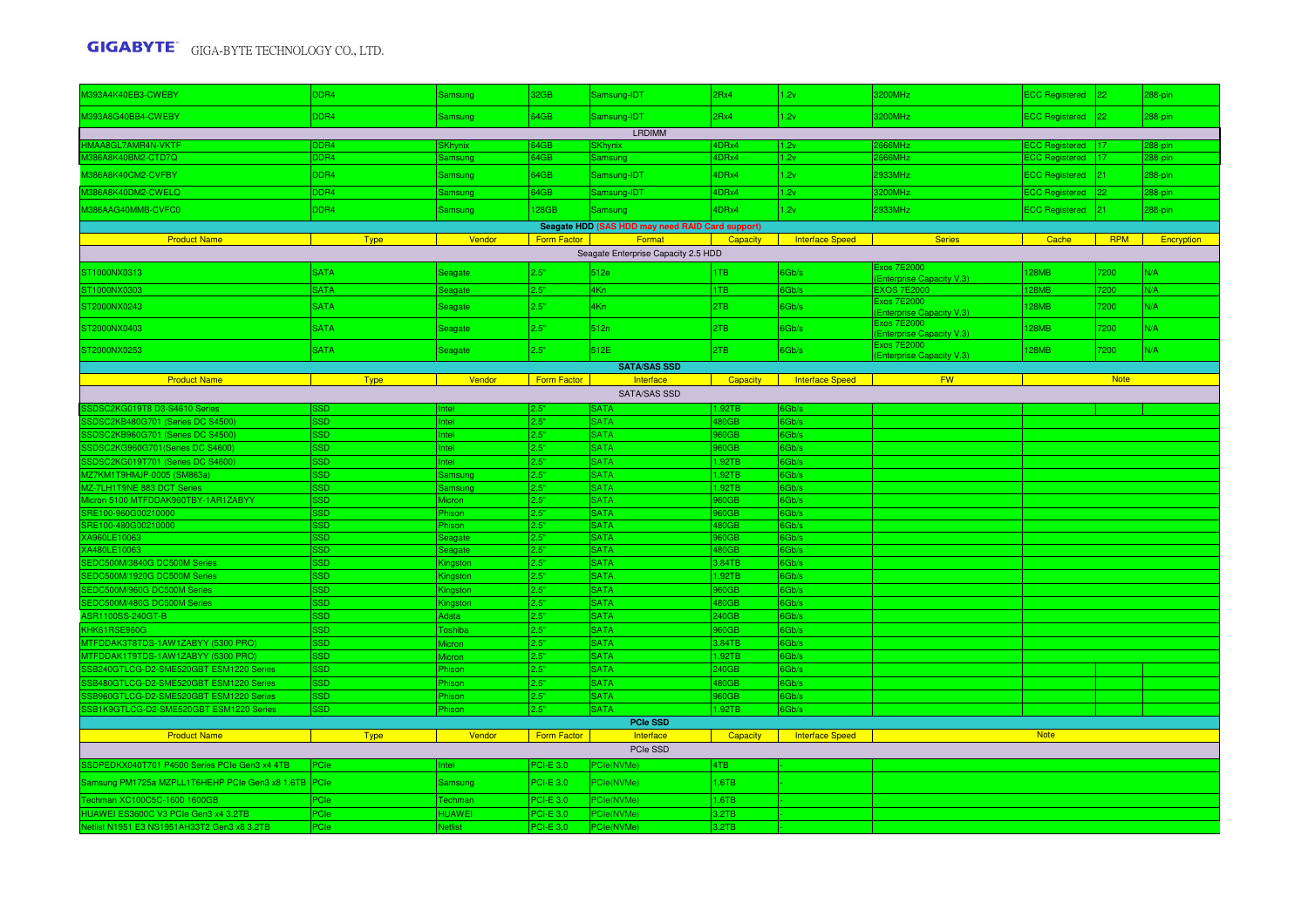| Samsung PM1725b MZPLL3T2HAJQ PCIe Gen3 x8 3.2TB PCIe |                                | Samsung                                  | <b>PCI-E 3.0</b>      | PCle(NVMe)                                 | 3.2TB                 |                                            |                            |             |             |  |
|------------------------------------------------------|--------------------------------|------------------------------------------|-----------------------|--------------------------------------------|-----------------------|--------------------------------------------|----------------------------|-------------|-------------|--|
|                                                      |                                |                                          |                       | U.2                                        |                       |                                            |                            |             |             |  |
| SSDPE2KE032T701 P4600 Series                         | U.2                            | ntel                                     | 2.5"                  | SFF8639(NVMe)                              | 3.2TB                 |                                            |                            |             |             |  |
| SSDPE2KX010T701 P4500 Series                         | U.2                            | Intel                                    | 2.5"                  | SFF8639(NVMe)                              | ITB.                  |                                            |                            |             |             |  |
| SDPE7KX010T701 P4501 Series                          | U.2                            | ntel                                     | 2.5"                  | SFF8639(NVMe)                              | 1TB                   |                                            |                            |             |             |  |
| <b>MZQLW1T9HMJP PM963 Series</b>                     | U.2                            | Samsung                                  | 2.5"                  | SFF8639(NVMe)                              | .92TB                 |                                            |                            |             |             |  |
| MZ-QLB1T9N 983 DCT Series                            | U.2                            | Samsung                                  | 2.5"                  | SFF8639(NVMe)                              | .92TB                 |                                            |                            |             |             |  |
| CD51LUG960G CD5 Series                               | U.2                            | oshiba                                   | 2.5"                  | SFF8639(NVMe)                              | 60GB                  |                                            |                            |             |             |  |
| S5012-E12                                            | U.2                            | <b>PHISON</b>                            | 2.5"                  | SFF8639(NVMe)                              | .92TB                 |                                            |                            |             |             |  |
| NS1951UF13T8 Netlist N1951 D2 Series                 | U.2                            | <b>Netlist</b>                           | 2.5"                  | SFF8639(NVMe)                              | 3.84TB                |                                            |                            |             |             |  |
| VS1551U711T9 Netlist N1551 D2 Series                 | U.2                            | Vetlist                                  | 2.5"                  | SFF8639(NVMe)                              | .92TB                 |                                            |                            |             |             |  |
| MTFDHBE3T8TDF 7300 Pro Series                        | U.2                            | Micron                                   | 2.5"                  | <b>SFF8639(NVMe)</b>                       | .84TB                 | Gen3 x4                                    |                            |             |             |  |
| MTFDHBE960TDF 7300 Pro Series                        | U.2                            | Micron                                   | 2.5"                  | SFF8639(NVMe)                              | 060GB                 | Gen3 x4                                    | MTFDHBE960TDF-1AW4ZABYY    |             |             |  |
| <b>PWFX100 3.2TB</b>                                 | U.2                            | <b>PHISON</b>                            | 2.5"                  | SFF8639(NVMe)                              | 3.2TB                 | PCIe Gen3 x4                               |                            |             |             |  |
| MTFDHBE1T6TDG 7300 Max Series                        | U.2                            | <b>Micron</b>                            | 2.5"                  | <b>SFF8639(NVMe)</b><br>M.2                | $-6T$ B               | Gen3 x4                                    | MTFDHBE1T6TDG-1AW1ZABYY    |             |             |  |
| <b>Product Name</b>                                  | <b>Type</b>                    | Vendor                                   | <b>Form Factor</b>    | Interface                                  | Capacity              |                                            |                            | <b>Note</b> |             |  |
|                                                      |                                |                                          |                       | M.2                                        |                       | Interface Speed                            |                            |             |             |  |
| SDPEKKA256G801 P4101 Series 256GB                    | M.2                            | Intel                                    | 2280                  | PCIe(NVMe)                                 | 256GB                 |                                            |                            |             |             |  |
| SDPEKKA010T801 P4101 Series 1TB                      | M.2                            | Intel                                    | 2280                  | PCle(NVMe)                                 | 1TB                   |                                            |                            |             |             |  |
| SDPEKKA256G701 P3100 Series 256GB                    | M.2                            | Intel                                    | 2280                  | <sup>P</sup> Cle(NVMe)                     | 256GB                 |                                            |                            |             |             |  |
| SDPEKKA010T701 P3100 Series 1TB                      | M.2                            | Intel                                    | 2280                  | <sup>P</sup> Cle(NVMe)                     | <b>TB</b>             |                                            |                            |             |             |  |
| AF1TSMJA-YT1 ATP N600c Series 1TB                    | M.2                            | <b>ATP</b>                               | 2280                  | PCIe(NVMe)                                 | 1TB                   |                                            |                            |             |             |  |
| Techman M.2-2280 PV100D5N 480GB                      | M.2                            | Techman                                  | 2280                  | <sup>P</sup> Cle(NVMe)                     | 480GB                 |                                            |                            |             |             |  |
| MZVPV128HDGM                                         | M.2                            | <b>Samsung</b>                           | 2280                  | PCIe(NVMe)                                 | 128GB                 |                                            |                            |             |             |  |
| MZVPV512HDGL                                         | M.2                            | Samsung                                  | 2280                  | PCIe(NVMe)                                 | 512GB                 |                                            |                            |             |             |  |
| AF960GSTJA-YT1 ATP 960GB                             | M.2                            | <b>ATP</b>                               | 2280                  | PCle(NVMe)                                 | 960GB                 |                                            |                            |             |             |  |
| <b>IM2P33F8-256GD</b>                                | M.2                            | <b>ADATA</b>                             | 2280                  | PCle(NVMe)                                 | 256GB                 |                                            |                            |             |             |  |
| IM2P33F8-512GD                                       | M.2                            | <b>ADATA</b>                             |                       | PCle(NVMe)                                 | 512GB                 |                                            |                            |             |             |  |
|                                                      |                                |                                          | 2280                  |                                            |                       |                                            |                            |             |             |  |
| IM2P33F8-256GD1<br>IM2P33F8-512GD1                   | M.2<br>M.2                     | <b>ADATA</b><br><b>ADATA</b>             | 2280<br>2280          | PCle(NVMe)<br>PCle(NVMe)                   | 256GB<br>512GB        |                                            |                            |             |             |  |
|                                                      |                                |                                          |                       | M.2 PCIe Card                              |                       |                                            |                            |             |             |  |
|                                                      |                                |                                          |                       |                                            |                       |                                            |                            |             |             |  |
| <b>Product Name</b>                                  | <b>Type</b>                    | Vendor                                   | Form Factor           | Interface                                  | Max. Channels         | <b>Interface Speed</b>                     |                            | <b>Note</b> |             |  |
| <b>CMT4032</b>                                       | Cle                            | Gigabyte                                 | 22110                 | PCIe(NVMe)                                 |                       | Gen3 x 8bus                                |                            |             |             |  |
| <b>MT4034</b>                                        |                                | <b>Gigabyte</b>                          | 22110                 | <b>Cle(NVMe</b>                            |                       | Gen3 x 16bus                               |                            |             |             |  |
|                                                      |                                |                                          |                       | <b>RAID Cards</b>                          |                       |                                            |                            |             |             |  |
| Model                                                | <b>RAID-on-Chip Controller</b> | <b>Host Bus Type</b>                     | <b>Internal Ports</b> | <b>Internal Connectors</b>                 | <b>External Ports</b> | <b>External Connectors</b>                 | <b>Data Transfer Rates</b> |             | <b>Note</b> |  |
|                                                      |                                |                                          |                       | <b>GIGABYTE Storage Cards</b>              |                       |                                            |                            |             |             |  |
| <b>CRA3338</b>                                       | <b>LSI SAS 3008</b>            | PCIe- x8 Gen3 x8 bus                     |                       | 2 xMini-SAS HD for 8x SAS                  |                       |                                            | 12Gb/s ports               |             |             |  |
| <b>CSA3548</b>                                       | <b>LSI SAS 3008</b>            | PCIe- x8 Gen3 x8 bus                     |                       |                                            |                       | 2 x external Mini-SAS<br><b>HD SFF8644</b> | 2Gb/s ports                |             |             |  |
| <b>CRA4548</b>                                       | <b>LSI SAS 3108</b>            | PCIe- $x8$ Gen3 $x8$ bus $\vert 4 \vert$ |                       | 1 x internal Mini-SAS HD<br><b>SFF8643</b> |                       | 1 x external Mini-SAS<br><b>HD SFF8644</b> | 12Gb/s ports               |             |             |  |
| <b>CRA4448</b>                                       | <b>LSI SAS 3108</b>            | PCIe- $x8$ Gen3 $x8$ bus $ 8 $           |                       | 2 x internal Mini-SAS HD<br>SFF8643        |                       |                                            | 12Gb/s ports               |             |             |  |
| <b>CRA4648</b>                                       | <b>LSI SAS3108</b>             | PCIe x8 slot (3.0 x8<br>bus)             |                       | 2 x internal Mini-SAS HD<br><b>SFF8643</b> |                       |                                            | 12Gb/s ports               |             |             |  |
| <b>CRAO438</b>                                       | <b>LSI SAS 3108</b>            | OCP PCIe- x8 Gen3 x8<br>bus              |                       | 2 x SlimSAS ports                          |                       |                                            | 12Gb/s ports               |             |             |  |
| <b>CRAO338</b>                                       | <b>LSI SAS 3008</b>            | OCP PCIe- $x8$ Gen3 $x8$                 |                       | 2 x SlimSAS ports                          |                       |                                            | 12Gb/s ports               |             |             |  |
| <b>CRAO358</b>                                       | <b>LSI SAS 3008</b>            | OCP PCIe- x8 Gen3 x8<br>bus.             |                       | 1 x internal SlimSAS port                  |                       | 1 x OCuLink port                           | 12Gb/s ports               |             |             |  |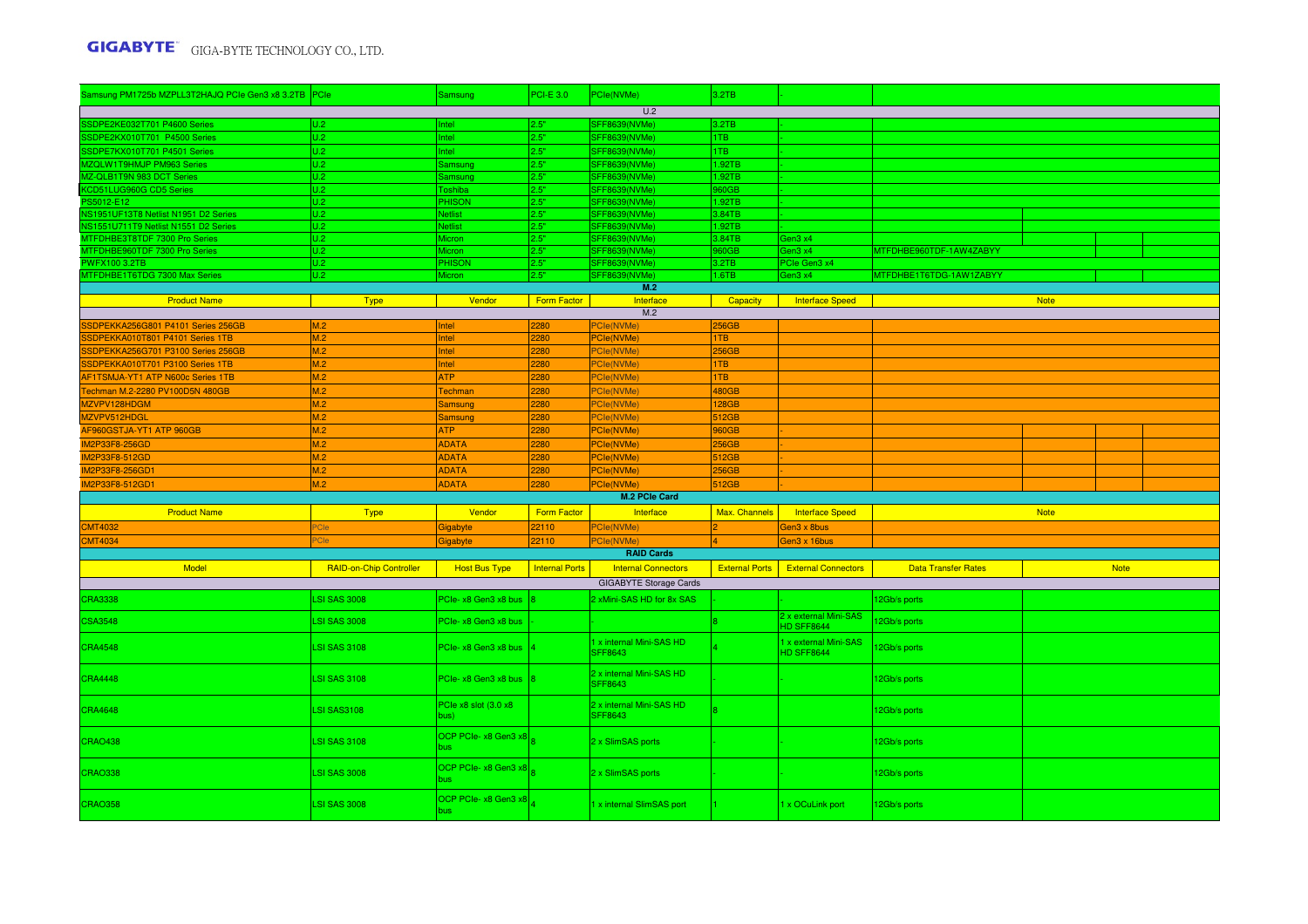| <b>CRAO558</b>                                     | <b>LSI SAS 3108</b>                                        | OCP PCIe-x8 Gen3 x8                      |                 | 1 x internal SlimSAS port                        |                                        | x OCuLink port               | 12Gb/s ports                                 |             |  |  |  |  |
|----------------------------------------------------|------------------------------------------------------------|------------------------------------------|-----------------|--------------------------------------------------|----------------------------------------|------------------------------|----------------------------------------------|-------------|--|--|--|--|
|                                                    |                                                            |                                          |                 | <b>LSI RAID Controller Cards</b>                 |                                        |                              |                                              |             |  |  |  |  |
| MegaRAID SAS 9380-8e                               | SISAS3108 dual core RAID on x8 lane PCI Express®           |                                          |                 |                                                  |                                        | x Mini-SAS HD                | Up to 12Gb/s per port                        |             |  |  |  |  |
|                                                    | Chip (ROC)                                                 | 30                                       |                 |                                                  |                                        | SFF8644                      |                                              |             |  |  |  |  |
| MegaRAID SAS 9341-8i                               | LSISAS3008 PowerPC 476<br>controller @ 1.2 GHz             | x8 lane PCI Express®<br>3.0 <sub>1</sub> |                 | 2 x HD Mini-SAS SFF8643<br>(Horizontal mount)    |                                        |                              | Up to 12Gb/s per port                        |             |  |  |  |  |
|                                                    |                                                            |                                          |                 |                                                  |                                        |                              |                                              |             |  |  |  |  |
|                                                    | LSISAS3108 dual core RAID on x8 lane PCI Express®          |                                          |                 | 2 x HD Mini-SAS SFF8643                          |                                        |                              |                                              |             |  |  |  |  |
| MegaRAID SAS 9361-8i                               | Chip (ROC)                                                 | 3 U.                                     |                 | (Horizontal mount)                               |                                        |                              | Up to 12Gb/s per port                        |             |  |  |  |  |
|                                                    |                                                            | x8 lane PCI Express®                     |                 |                                                  |                                        | 2 Mini-SAS HD x4             |                                              |             |  |  |  |  |
| MegaRAID SAS 9440-8i                               | SAS3408 I/O controller (IOC)<br>SAS3508 dual-core RAID-on- | x8 lane PCI Express®                     |                 |                                                  |                                        | SFF-8643<br>2 Mini-SAS HD x4 | 2Gb/s SAS 3.0                                |             |  |  |  |  |
| MegaRAID SAS 9460-8i                               | Chip (ROC)                                                 |                                          |                 |                                                  |                                        | SFF-8643                     | 2Gb/s SAS 3.0                                |             |  |  |  |  |
| MegaRAID SAS 9460-16i                              | SAS3516 dual-core RAID-on-<br>Chip (ROC)                   | x8 lane PCI Express®<br>31               |                 |                                                  |                                        | 4 Mini-SAS HD x4<br>SFF-8643 | 2Gb/s SAS 3.0                                |             |  |  |  |  |
| PMC RAID Cards (Adaptec)                           |                                                            |                                          |                 |                                                  |                                        |                              |                                              |             |  |  |  |  |
| <b>LSI SAS 9300-8i</b>                             | <b>SAS3008</b>                                             | x8 lane PCI Express®                     |                 | 2 x Mini-SAS HD SFF-8643                         |                                        |                              | 12Gb/s SAS 3.0 compliant                     |             |  |  |  |  |
|                                                    |                                                            | RΩ                                       |                 | PMC RAID Cards (Adaptec)                         |                                        |                              |                                              |             |  |  |  |  |
|                                                    |                                                            |                                          |                 | 4 x internal mini SAS HD (SFF                    |                                        |                              |                                              |             |  |  |  |  |
| Adaptec ASR-81605ZQ                                |                                                            | 8-lane PCIe Gen3                         | 16              | 643)                                             |                                        |                              | 12Gb/s per port                              |             |  |  |  |  |
|                                                    |                                                            |                                          |                 | Microsemi RAID Cards                             |                                        |                              |                                              |             |  |  |  |  |
| martRAID 3154-8i<br>SmartRAID 3154-16              | <b>PM8204</b><br><b>PM8236</b>                             | 8-Lane PCIe Gen3<br>8-Lane PCIe Gen3     | 16              | 2 x Internal, SFF-8643<br>4 x Internal, SFF-8643 |                                        |                              | 12 Gb/s per port<br>12 Gb/s per port         |             |  |  |  |  |
|                                                    |                                                            |                                          |                 |                                                  |                                        |                              |                                              |             |  |  |  |  |
|                                                    |                                                            |                                          |                 | Microsemi Host Bus Adapters                      |                                        |                              |                                              |             |  |  |  |  |
| SmartHBA 2100-8i                                   | <b>PM8222</b>                                              | 8-Lane PCIe Gen3                         |                 | 2 x Internal, SFF-8643                           |                                        |                              | 12 Gb/s per port                             |             |  |  |  |  |
| <b>HBA 1100-16i</b>                                | <b>PM8242</b>                                              | 8-Lane PCIe Gen3                         | 16              | 4 x Internal, SFF-8643                           |                                        |                              | 12 Gb/s per port                             |             |  |  |  |  |
| HBA 1100-24i                                       | <b>PM8238</b>                                              | 8-Lane PCIe Gen3                         | 24 <sup>°</sup> | 6 x Internal, SFF-8643                           |                                        |                              | 12 Gb/s per port                             |             |  |  |  |  |
|                                                    |                                                            |                                          |                 | <b>LAN Cards</b>                                 |                                        |                              |                                              |             |  |  |  |  |
| <b>Product Name</b>                                | Connector                                                  | <b>System Interface Type</b>             |                 | # of Ports                                       | <b>System</b><br><b>Interface Type</b> | Data rate                    |                                              | <b>Note</b> |  |  |  |  |
|                                                    |                                                            |                                          |                 | <b>GIGABYTE LAN Cards</b>                        |                                        |                              |                                              |             |  |  |  |  |
| <b>CLNO832</b>                                     | SFP+                                                       | OCP PCIe x8 Gen2 x8                      |                 | Dual                                             | 10Gb/s per port                        |                              | INTEL 82599ES                                |             |  |  |  |  |
| <b>CLN4831</b>                                     | SFP+                                                       | PCIe x8 Gen2 x8                          |                 | Single                                           | 0Gb/s per port                         |                              | <b>INTEL 82599EN</b>                         |             |  |  |  |  |
| <b>CLN4831</b>                                     | SFP+                                                       | PCIe x8 Gen2 x8<br>PCIe x8 Gen2 x8       |                 | Single                                           | 0Gb/s per port                         |                              | <b>INTEL 82599EN</b><br><b>INTEL 82599ES</b> |             |  |  |  |  |
| <b>CLN4832</b><br><b>CLN4522</b>                   | SFP+<br><b>RJ-45</b>                                       | PCIe x8 Gen2 x8                          |                 | Dual<br><b>Dual</b>                              | 10Gb/s per port<br>0Gb/s per port      |                              | <b>INTEL X540</b>                            |             |  |  |  |  |
| <b>CLN4751</b>                                     | QSFP+                                                      | PCIe x8 Gen3 x8                          |                 | Single                                           | 40Gb/s per port                        |                              | NTEL XL710                                   |             |  |  |  |  |
| <b>CLN4752</b>                                     | QSFP+                                                      | PCIe x8 Gen3 x8                          |                 | Dual                                             | 40Gb/s per port                        |                              | <b>INTEL XL710</b>                           |             |  |  |  |  |
| <b>CLN4121</b>                                     | <b>RJ-45</b>                                               | PCIe x8 Gen3 x4                          |                 | Single                                           | 0Gb/s per port                         |                              | <b>NTEL X550-AT</b>                          |             |  |  |  |  |
| <b>CLN4222</b>                                     | <b>RJ-45</b>                                               | PCIe x8 Gen3 x4                          |                 | Dual                                             | 0Gb/s per port                         |                              | NTEL X550-AT2                                |             |  |  |  |  |
| <b>CLN4312</b>                                     | <b>RJ-45</b>                                               | PCIe x4 Gen2 x4                          |                 | Dual                                             | 1Gb/s per port                         |                              | <b>INTEL i350-AM2</b>                        |             |  |  |  |  |
| <b>CLN4314</b>                                     | <b>RJ-45</b>                                               | PCIe x4 Gen2 x4                          |                 | Quad                                             | Gb/s per port                          |                              | NTEL i350-AM4                                |             |  |  |  |  |
| CLN4M34                                            | SFP <sub>28</sub>                                          | PCIe Gen3 x16                            |                 | Quad                                             | 0Gb/s per port                         |                              | Mellanox ConnectX-4                          |             |  |  |  |  |
| GC-MNXE21                                          | SFP+                                                       | PCIe x8 Gen3 x8                          |                 | Dual                                             | 0Gb/s per port                         |                              | <b>Mellanox ConnectX-3</b>                   |             |  |  |  |  |
| GC-MLBZ1                                           | $SFP+$                                                     | PCIe x8 Gen2 x8                          |                 | Dual                                             | 0Gb/s per port                         |                              | Broadcom BCM57810S                           |             |  |  |  |  |
|                                                    |                                                            |                                          |                 | Intel_GbE                                        |                                        |                              |                                              |             |  |  |  |  |
| ntel® Ethernet Server Adapter I350-T4              | <b>RJ-45</b>                                               | PCIe v2.1 (5.0GT/s)                      |                 | Quad                                             | 1Gb/s per port                         |                              |                                              |             |  |  |  |  |
|                                                    |                                                            |                                          |                 | Intel_10GbE                                      |                                        |                              |                                              |             |  |  |  |  |
| ntel® Ethernet Converged Network Adapter X550-T2   | <b>RJ-45</b>                                               | PCIe v3.0 (8.0 GT/s)                     |                 | Dual                                             | 10Gb/s per port                        |                              |                                              |             |  |  |  |  |
| Intel® Ethernet Converged Network Adapter X520-DA2 | SFP+                                                       | PCIe v2.0 (5.0GT/s)                      |                 | Dual                                             | 0Gb/s per port                         |                              |                                              |             |  |  |  |  |
| Intel® Ethernet Converged Network Adapter X710-T4  | <b>RJ-45</b>                                               | PCIe v3.0 (8.0 GT/s)                     |                 | Quad                                             | 10Gb/s per port                        |                              |                                              |             |  |  |  |  |
| tel® Ethernet Converged Network Adapter X710-DA4   | SFP+                                                       | PCIe v3.0 (8.0 GT/s)                     |                 | Quad                                             | 10Gb/s per port                        |                              |                                              |             |  |  |  |  |
|                                                    |                                                            |                                          |                 | Intel 25GbE                                      |                                        |                              |                                              |             |  |  |  |  |